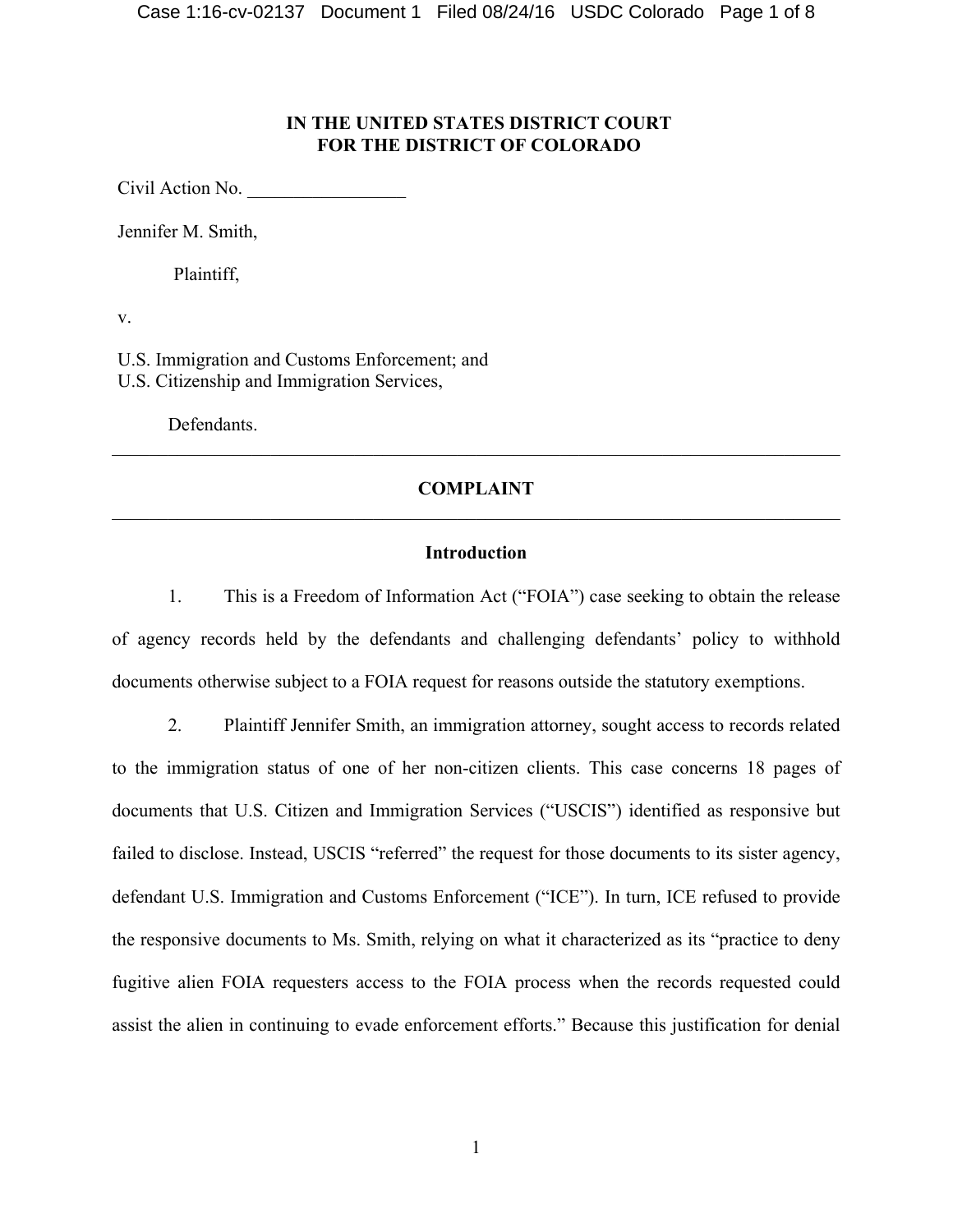does not fall within one of the statutorily designated exemptions to the Freedom of Information Act, defendants improperly withheld agency records from Ms. Smith.

#### **Jurisdiction and Venue**

3. This Court has personal and subject matter jurisdiction over this action pursuant to 5 U.S.C. § 552(a)(4)(B) and 28 U.S.C. § 1331.

4. Venue is proper in the District of Colorado pursuant to 5 U.S.C. § 552(a)(4)(B) and 28 U.S.C. § 1391(e).

5. Ms. Smith has exhausted all applicable administrative remedies. 5 U.S.C. §  $552(a)(6)(C)(i)$ .

#### **Parties**

6. Jennifer M. Smith is a United States citizen and an attorney and resident of the State of Colorado.

7. USCIS and ICE are both "agencies" within the meaning of FOIA, 5 U.S.C. §  $552(f)(1)$ .

#### **Statement of Facts**

8. Plaintiff Jennifer Smith is an attorney who specializes in immigration and naturalization. She represents Marta Alicia del Carmen Orellana Sanchez (Ms. Sanchez), who retained Ms. Smith to assist with resolving concerns about Ms. Sanchez's immigration status.

9. Attorneys representing non-citizens in immigration proceedings, such as in this case, have few discovery options. Generally, an attorney can obtain her client's immigration file only by filing a Freedom of Information Act (FOIA) request.

10. The Freedom of Information Act, 5 U.S.C. §552, generally states federal agencies shall make requested records promptly available to any person who makes a proper request. 5

2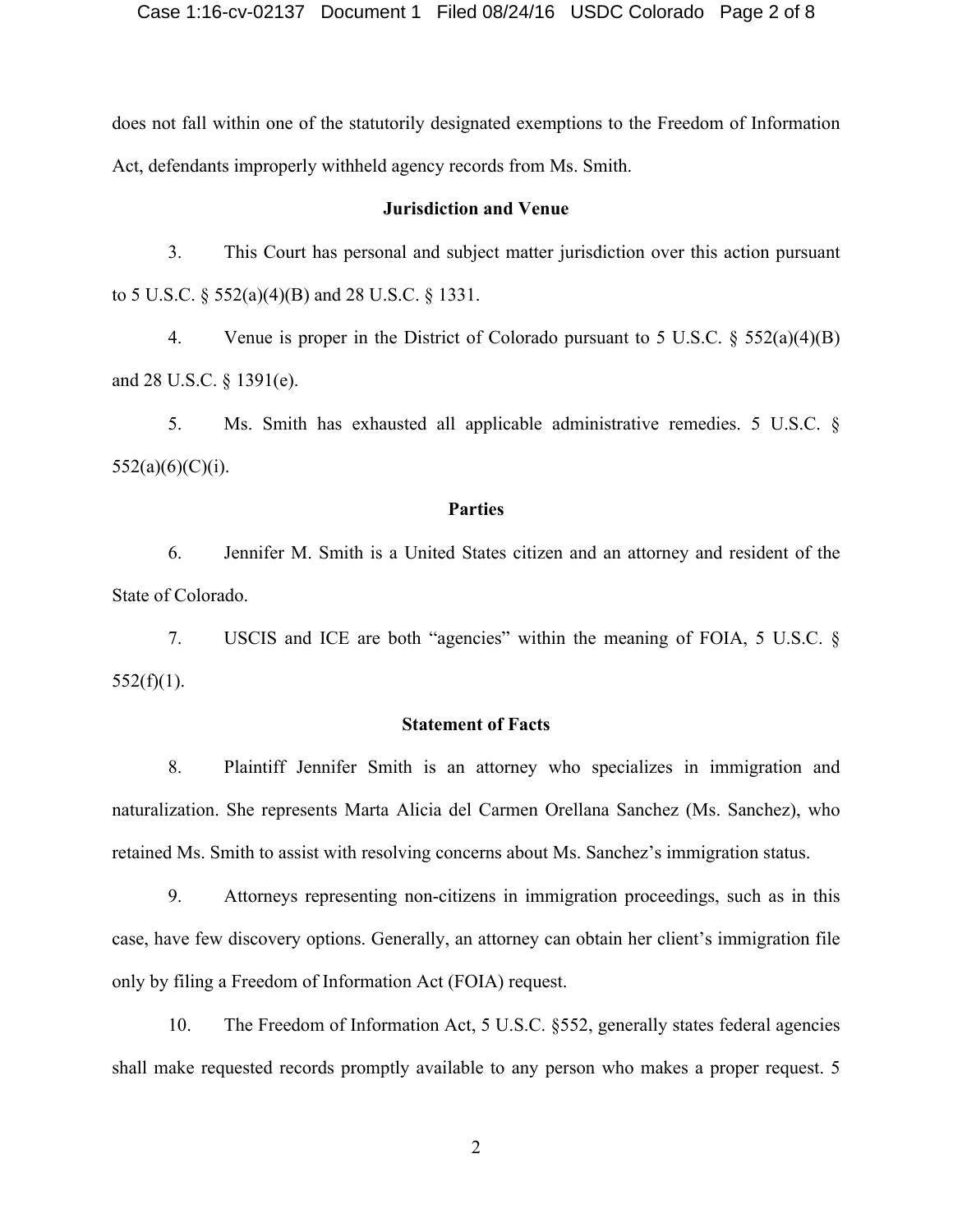U.S.C. §552(a)(3). If an agency denies all or part of a FOIA request, it must do so under the statutorily designated exemptions. 5 U.S.C. §552(b). There are nine statutory exemptions provided at  $5 \text{ U.S.C. }$   $§$   $552(b)$ :

- (b)(l) National Security Information
- $\bullet$  (b)(2) Internal personnel rules and practices
- $\bullet$  (b)(3) Information exempt under other laws
- $\bullet$  (b)(4) Confidential business information
- $\bullet$  (b)(5) Privileged agency communications
- $\bullet$  (b)(6) Personal Privacy
- (b)(7) Law Enforcement Records
- $\bullet$  (b)(8) Financial Institutions
- (b)(9) Geological Information

# *2013 USCIS FOIA Request*

11. In order for Ms. Smith to determine what steps, if any, needed to be taken on behalf of Ms. Sanchez, on or around May 22, 2013, Ms. Smith submitted a FOIA request to USCIS.

12. Specifically, Ms. Smith's FOIA request sought Ms. Sanchez's "Complete Alien File (A-File)" and "any and all records of entry into the United States or departures from the United States after January 1, 2005" and "any and all records of I-94s pertaining to this person after January 1, 2005." This information was necessary for Ms. Smith to properly analyze how best to advocate on behalf of Ms. Sanchez.

13. On June 6, 2013, USCIS acknowledged the receipt of Ms. Smith's request and assigned the request control number: NRC2013059574.

14. On August 19, 2013, USCIS responded to the FOIA request and informed Ms. Smith that the agency had located 18 documents that were potentially responsive agency documents that may have originated from ICE. As a result, USCIS stated that it "referred" the 18 documents and a copy of Ms. Smith's FOIA request to ICE for consideration and a response.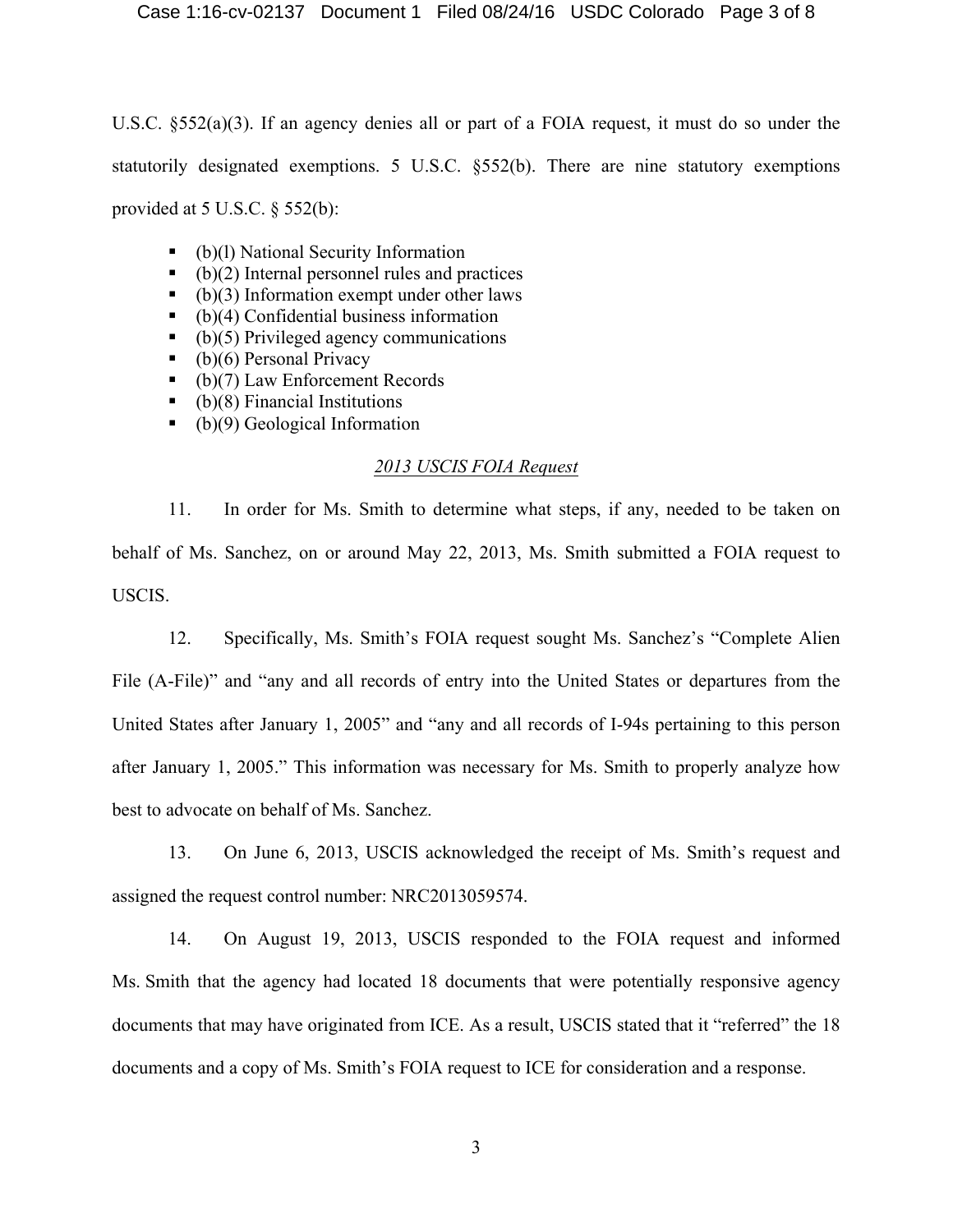15. When USCIS produced documents to Ms. Smith, the 18 pages that had been referred to ICE were blank except for the words "Referred to Immigration and Customs Enforcement" printed at the top. USCIS provided no basis for withholding the 18 pages of documents under any of the FOIA exceptions enumerated above, or for any reason at all. Instead, USCIS apparently takes the position that it satisfied its FOIA obligations by "referring" the documents and FOIA request to ICE for further handling.

### *2015 ICE FOIA Response*

16. On September 3, 2015 (more than two years after the FOIA request was submitted to USCIS), ICE responded to Ms. Smith as follows:

ICE's records indicate that as of September 3, 2015, the subject of your request is a fugitive under the Immigration and Nationality Act of the United States. It is ICE's practice to deny fugitive alien FOIA requesters access to the FOIA process when the records requested could assist the alien in continuing to evade immigration enforcement efforts.

*See* ICE's response letter dated September 3, 2015, attached hereto as Exhibit 1.

17. Defendant ICE's response to Ms. Smith's FOIA request is devoid of any legal citation or reference to any of the FOIA's statutory exemptions listed above. ICE relies solely on what it characterizes as its "practice" of denying access to the FOIA process to persons the agency regards as "fugitive alien FOIA requesters." *See* Exhibit 1.

# *Exhaustion of Administrative Remedies*

18. On October 8, 2015, Ms. Smith filed a timely appeal of ICE's denial.

19. On October 22, 2015, ICE acknowledged receipt of Ms. Smith's appeal and assigned an appeal request number (2015-ICFO-25633) and a tracking number (2016-ICAP-00051) to the appeal.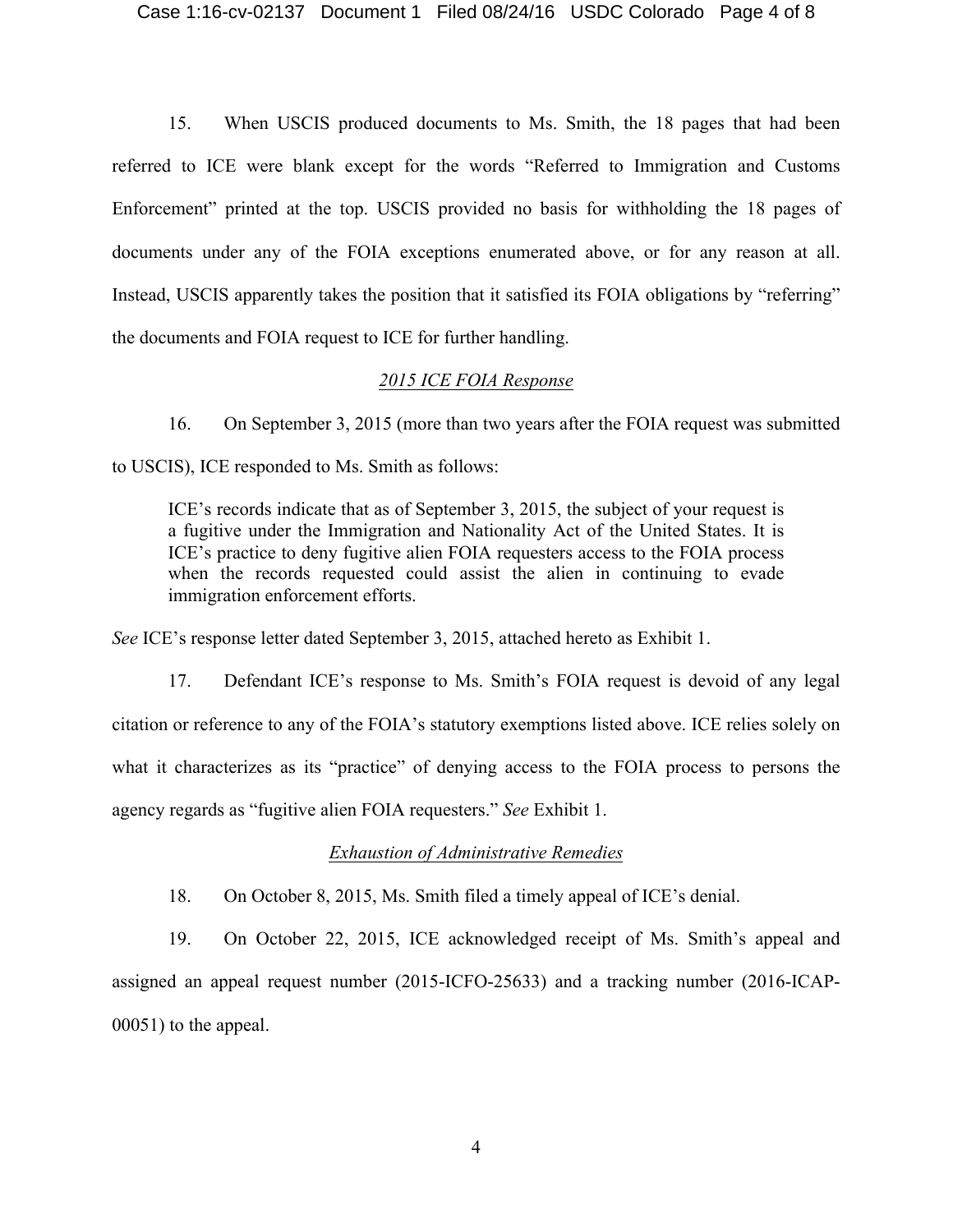20. The agency did not make a determination with regard to Ms. Smith's appeal within the 20-day statutory requirement. 5 U.S.C.  $\S$  552 (a)(6)(A)(ii). Because ICE failed to make a timely determination as to Ms. Smith's appeal, Ms. Smith is deemed to have exhausted her administrative remedies.

## *ICE's Illegal Practice Imposes Significant Burden*

21. ICE's "practice" of denying access to the FOIA process imposes significant burdens on lawyers who represent non-citizens in connection with immigration issues. In many cases, lawyers cannot effectively represent their non-citizen clients—or even determine whether there is a way to help them—without access to information or records the client may be unable to provide.

22. Many non-citizens lack familiarity with the immigration system and U.S. law enforcement in general, and do not know or understand the difference between various agencies with which they might interact. The Department of Homeland Security, for example, has several branches that a non-citizen may encounter, but with different roles within the system. These agencies include, among others, Customs and Border Patrol, ICE, and USCIS. Often, noncitizens (and citizen non-lawyers, for that matter) may simply know they are talking to an officer wearing a badge, without understanding what jurisdiction and/or authority that person represents. Thus, anon-citizen's understanding of a contact with government agents is often insufficient to inform an immigration attorney as to what occurred and the outcome of any agency investigation.

23. Furthermore, the client may not remember events that occurred long ago, or may not have received mailings or notices from USCIS and/or ICE. In other cases, the non-citizen might be unaware of proceedings that occurred where the non-citizen was not present, or if

5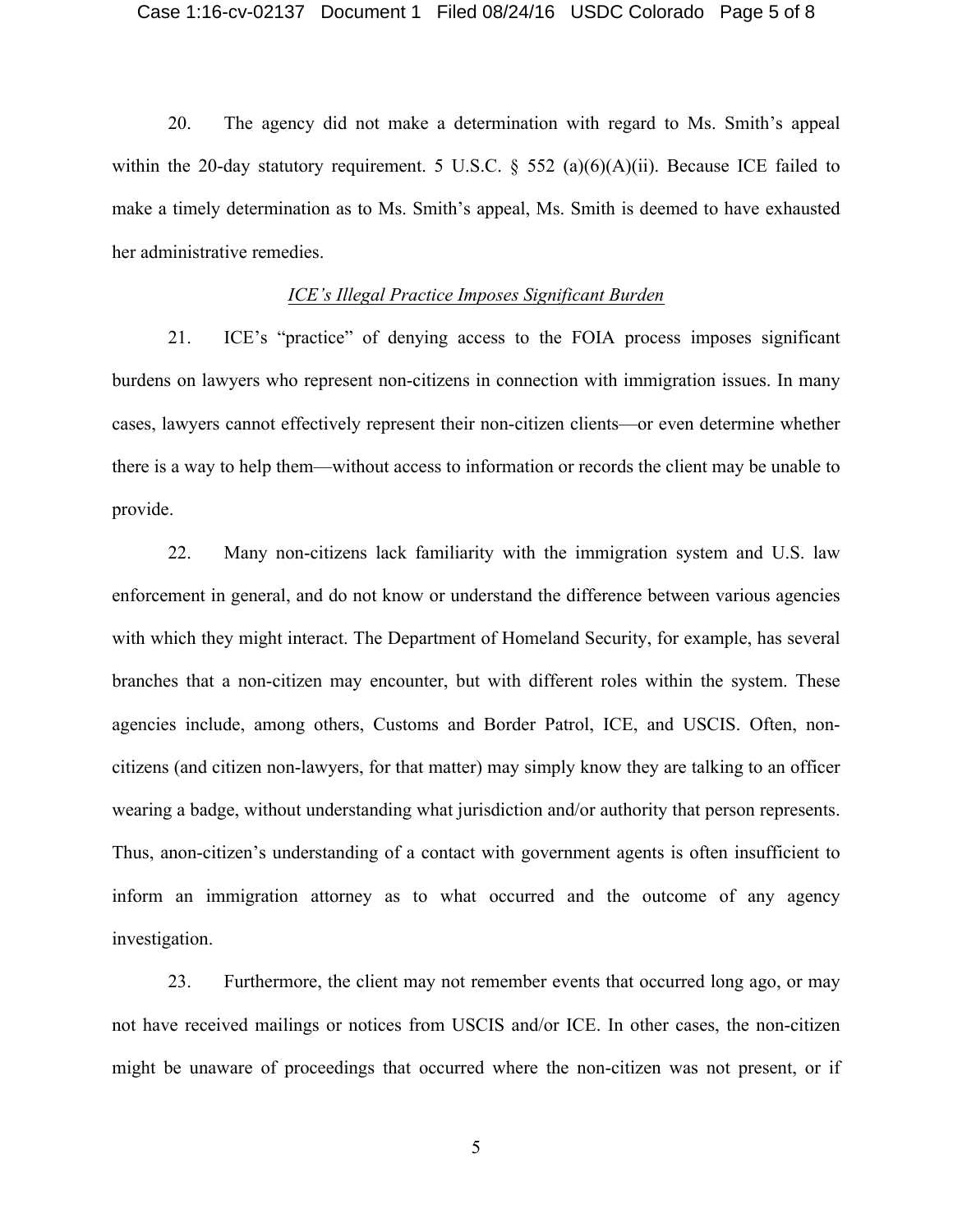#### Case 1:16-cv-02137 Document 1 Filed 08/24/16 USDC Colorado Page 6 of 8

present, where the non-citizen failed to understand what happened, or the significance of what happened. Or there may be procedural irregularities that a lawyer could discern from the government's documents that her client, as a layperson, might not recognize. Or, in some cases it is possible that a deportation order issued *in absentia* that the non-citizen knows nothing about. Or a non-citizen may not know whether a claim of asylum was properly acted on, or was even presented to the proper agency.

24. As a result, immigrants seeking legal advice may be unable to explain to their attorney which agency they met with, and what type of interaction transpired, and what the legal issues may be. In these circumstances the only way the non-citizen's lawyer may obtain this kind of information is through a FOIA request. Without access to the FOIA process, a lawyer may have literally no place to start in assisting her client.

## **CLAIM FOR RELIEF** *Violation of the FOIA: Defendant USCIS and ICE Failed to Release Records Responsive to Plaintiff's Request*

25. Ms. Smith restates and incorporates by reference the allegations contained in the foregoing paragraphs, as if set forth fully herein.

26. Defendants are agencies subject to FOIA, 5 U.S.C.  $\S$  552(f). In response to a FOIA request, they must release any disclosable records in their possession at the time of the request and provide a lawful reason for withholding any materials as to which they claim an exemption, 5 U.S.C. § 552(a)(3).

27. Ms. Smith made a proper FOIA request to USCIS.

28. USCIS "referred" the request to ICE, which triggers ICE's obligations to Ms. Smith under FOIA.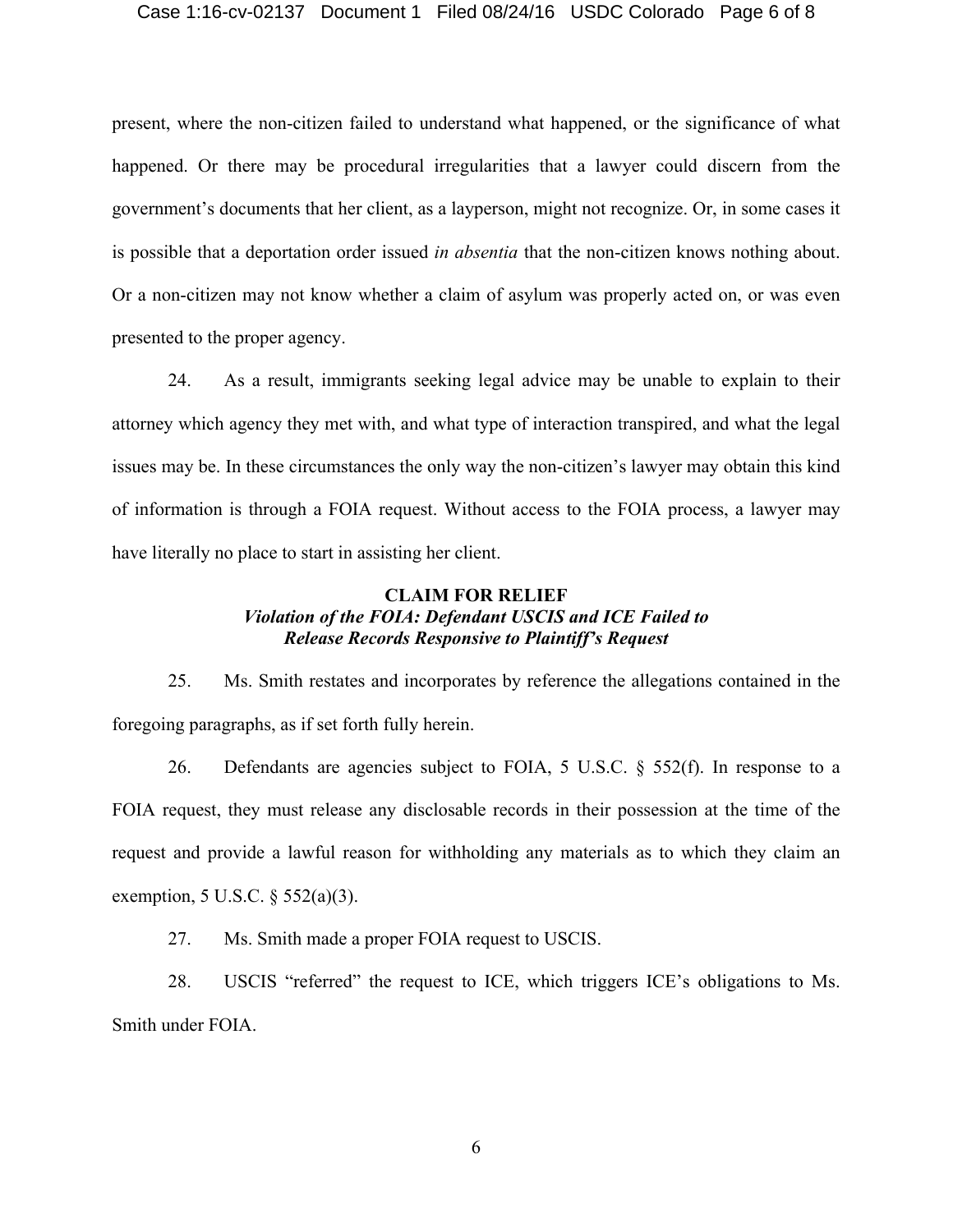29. To the extent that USCIS and ICE have located responsive records, but failed to produce or provide a valid reason for withholding them, that failure violates the FOIA, 5 U.S.C.  $§ 552(a)(3).$ 

30. The defendants have improperly withheld agency records in violation of 5 U.S.C.  $§$  552(a)(6)(A).

31. Ms. Smith has exhausted the applicable administrative remedies with respect to her FOIA request.

32. Ms. Smith is entitled to relief compelling the processing and disclosure of the requested agency records.

**WHEREFORE**, Ms. Smith seeks judgment in her favor and asks the Court to grant the following relief:

a. Order defendants USCIS and ICE to immediately process and release all records responsive to Plaintiff's FOIA request;

b. Declare that defendant ICE's stated policy of denying access to records otherwise obtainable under the FOIA process pertaining to persons it deems to be "fugitive alien FOIA requesters" is in violation of the FOIA;

c. Award Ms. Smith her costs and reasonable attorneys' fees incurred in this action; and

d. Grant such other relief as the Court may deem just and proper.

Respectfully submitted this 24th day of August, 2016.

7